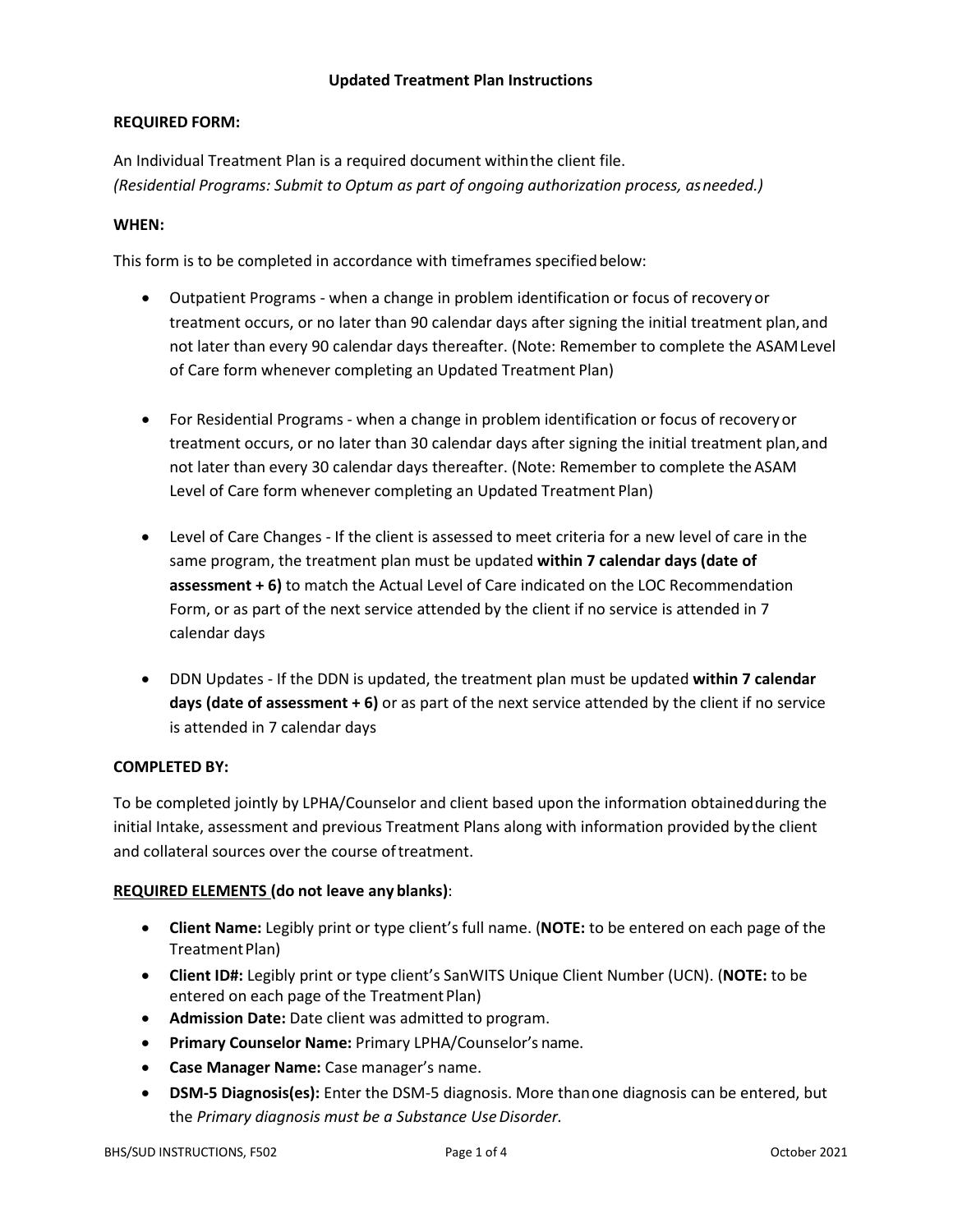- o *The SUD diagnosis (or diagnoses) as documented by the MD or LPHA on the DDN much match on the treatment plan(s) and language shall be identical.*
- o *ICD-10 codes are not required on the treatment plan; however, if ICD-10 codes are added to a treatment plan with the DSM-5 language for the diagnosis(es), they must match the verbiage of the DSM (and both language and codes must match the DDN).*
- **Date of the Last Treatment Plan:** Enter date of initial or previous Treatment Plan.
- **Date of Treatment Plan Update:** Enter date this treatment plan was completed.
- **Was a physical exam completed within the last 12 months?** Check the appropriate box**.** 
	- $\circ$  If 'Yes' is checked, provide the date of the physical. Inform client that results of physical exam shall be submitted to program.
	- $\circ$  If 'No' is checked, then the goal to obtain a physical exam shall remain on the treatment plan.
- **If Yes, has client provided a copy of physical exam results?**
	- o If 'Yes' is checked, MD must review results per SUDPOH requirements.
	- $\circ$  If 'No' is checked, then goal to obtain a physical exam must remain on treatment plan until provided *and* MD has reviewed results.
	- $\circ$  Check 'N/A' if client has not had a physical exam in the last 12 months and has not provided a copy
- **Assessments/Forms Reviewed:** Check the appropriate boxes; if other, provide details.
- **If client's preferred language is not English, were linguistically appropriate servicesprovided?** Check the appropriate box; if No, explain indetail.
- **What does the client want to change on their current treatment plan from theprevious treatment plan?** Attempt to obtain client's expectations regarding continuing treatment services and document using the client's own words.
- **Client Strengths/Resources/Abilities/Interests (to be used to reach treatment plan goals):** Use Motivational Interviewing techniques to obtain strengths-based client information to usewhen creating treatment plan goals.
- **Current Needs at Time of Treatment Plan Update:** Check the appropriate box afterassessing the client's progress on their treatment plan goals and appropriate level of care. Then, enter client's Recommended Level of Care and Actual Level of Care based on the information from the ASAM Level of Care form that was completed with this treatment plan update.

# **PROBLEM'S #1, #2, #3**

- **Select related ASAM Dimension:** Check appropriate box(s). Review all 6 ASAMDimension criteria to assess which box(s) to check.
- **Problem Statement:**
	- o Personalize problem(s) unique to the client.
	- o Write problems in client language and *prioritize* (emergent, realistic forcompletion, what is needed to prevent relapse?)
	- $\circ$  If a physical health concern is identified (e.g., pregnancy or lack of a physical in the last 12 months), this needs to be addressed in one of the problem areas on the plan.
	- $\circ$  Multiple related issues may be combined into one problem statement that fall under the same ASAM dimension(s). For example, a client may have multiple Bio-medical issues, such as needing a physical exam, follow up care on diabetes, and dentalwork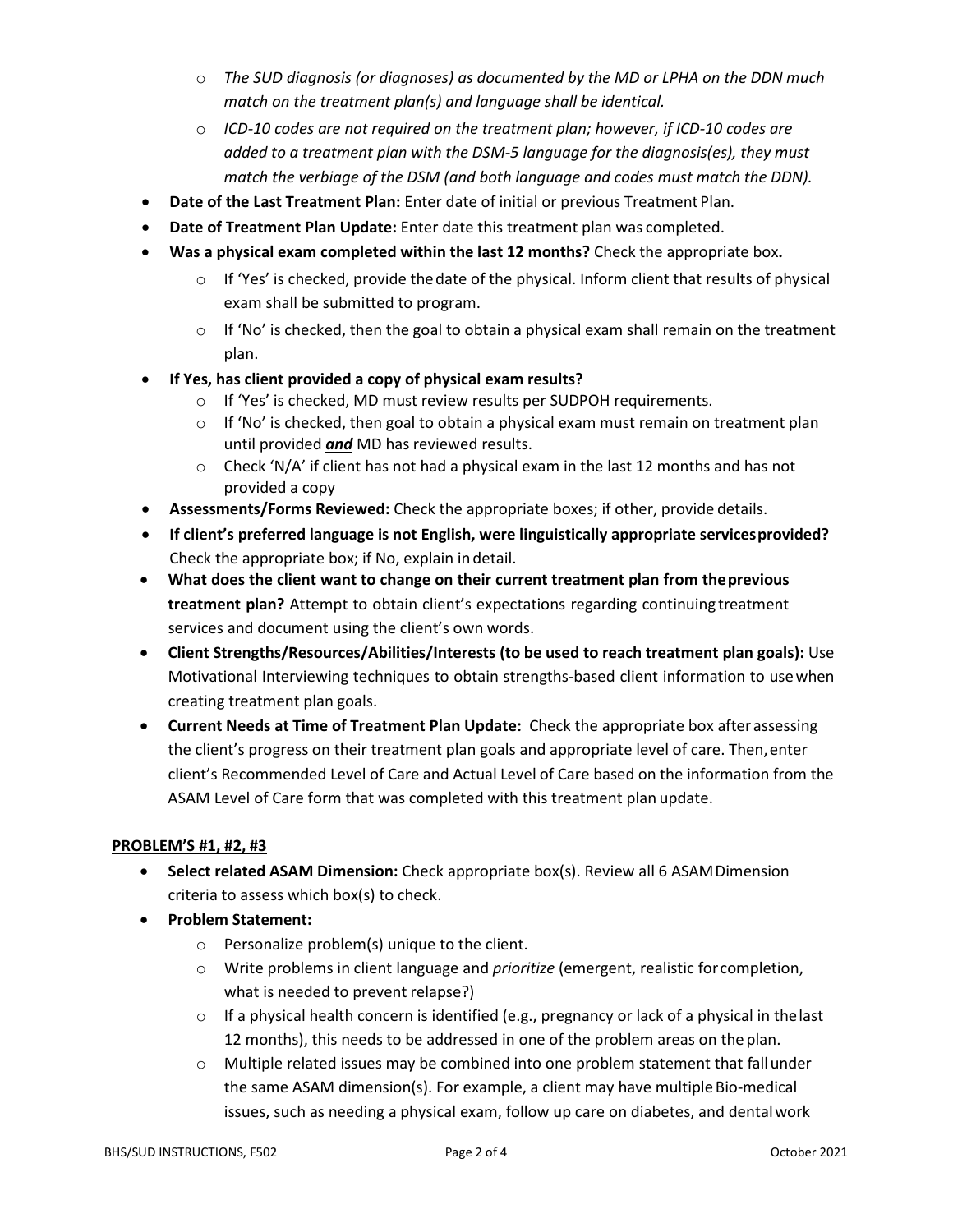which could all be incorporated into one problem as they are all related to ASAM dimension 2.

- o If the client cannot demonstrate having had a physical exam within 12 months priorto admission to treatment, problem must identify lack/need for a physical exam.
- $\circ$  Should a client demonstrate completion of a physical exam within 12 months prior to admission to treatment, and a significant medical illness has been identified; thena problem may be that the client needs to address appropriate treatment for the illness and a goal to address the health need must be included on the treatment plan.
- **Goal(s):** What do the client and program want to accomplish? Use "SMART" acronym(Specific, Measurable, Attainable, Realistic, Time-Related):
	- 1. Goals must be measurable and achievable.
	- 2. If multiple problems are grouped together, then include a specific goal to resolveeach of the specific problems.
	- 3. If the client has not received a physical exam within 12 months prior to admissionto treatment, a goal that the client completes a physical examination must beincluded.
	- 4. Should a client demonstrate completion of a physical exam within 12 months prior to admission to treatment, and a significant medical illness has been identified; a client goal to obtain appropriate treatment for the illness must be included.
- **Action Steps:** Action steps to be taken by the LPHA/Counselor and/or client toaccomplish identified goals:
	- 1. Include specific actions the LPHA/counselor will do while providingtreatment services to the client (e.g., individual counseling, group, etc.) to help the clientreach their goals. Include the use of evidence-based treatment interventions(e.g., Motivational Interviewing, Relapse Prevention) to be utilized, ifapplicable.
	- 1. Include specific actions the client will do to reach their goals (e.g., Client will identify a list of potential doctors and contact at least 1 to schedule an appointment to complete a physical).
	- 2. If multiple problems are grouped together, then include a specific action step to accomplish each of the specific problem goals.
- **Target Date(s):** Estimated date of completion per action step. Dates to reflect each of the specific goals and action steps (i.e., if there are 3 goals, there will be 3 target dates).
- **Resolution Date(s):** Actual task completion date to be documented on the treatment planafter the treatment plan has been developed. Remember to document if the client did not complete a goal or action step when carrying over the same goal/action to the next plan. Dates toreflect each of the specific goals and action steps (i.e., if there are 3 goals, there will be 3resolution dates).

# **PROPOSED TYPE OF INTERVENTION/MODALITY FOR SUCCESSFUL GOALCOMPLETION (INCLUDE FREQUENCY AND DURATION)**

- **Check the appropriate Modality box and enter frequency and duration for each box checked:** List includes the following modalities: Outpatient Services (OS), Intensive Outpatient Services (IOS), Residential Treatment.
- **Indicate type of services below:** check appropriate type(s) of service(s) and indicate